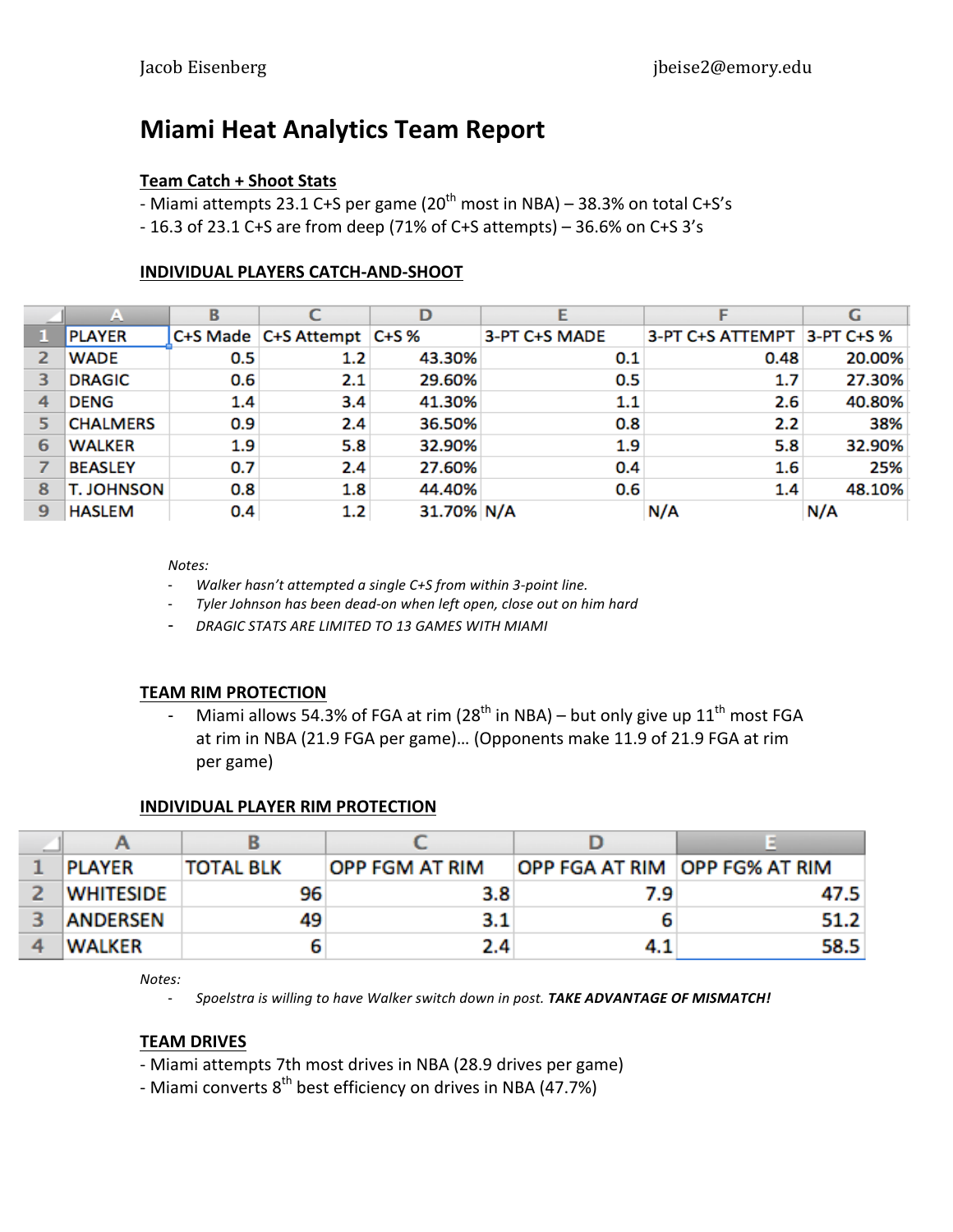## **INDIVIDUAL PLAYER DRIVES**

|                         | А               | в                             |        | D                         |
|-------------------------|-----------------|-------------------------------|--------|---------------------------|
|                         | <b>PLAYER</b>   | DRIVES PER GAME FG% on DRIVES |        | <b>TEAM PPG on DRIVES</b> |
| $\overline{\mathbf{z}}$ | <b>DRAGIC</b>   | 9.4                           | 63%    | 12.4                      |
| з                       | <b>CHALMERS</b> | 8                             | 44.30% | 8.7                       |
| 4                       | <b>WADE</b>     | 7.9                           | 55.30% | 9.7                       |
| 5                       | <b>DENG</b>     | з                             | 50%    | 4.8                       |
| 6                       | <b>NAPIER</b>   | 2.9                           | 34.40% | 3.3                       |
|                         | <b>WALKER</b>   | 2.4                           | 26.30% | з                         |
| 8                       | <b>JOHNSON</b>  | 2.4                           | 44.40% | 2.1                       |
| 9                       | <b>BEASLEY</b>  | 2.1                           | 35.30% |                           |

### **TEAM PULL-UPS**

- Miami attempts 18.3 pull-ups per game (22<sup>nd</sup> most in NBA)

- Miami converts 37.7% on pull-ups  $(8<sup>th</sup>$  best rate in NBA)

- Miami attempts 3.3 pull-up 3s per game and shoots just 24% on these *(try to encourage these shots...)* 

# **INDIVIDUAL PULL-UP STATS**

|   | A                 |     |      | D          |      |                                                                                                              | G      |
|---|-------------------|-----|------|------------|------|--------------------------------------------------------------------------------------------------------------|--------|
|   | <b>PLAYER</b>     |     |      |            |      | Pull-ups Made   Pull-ups Attempted   Pull-up %   3-PT pull-ups made   3-PT pull-ups ATTEMPT   3-PT pull-up % |        |
| 2 | <b>WADE</b>       | 3.2 | 8.3  | 38.00%     | 0.3  |                                                                                                              | 29.20% |
| 3 | <b>DRAGIC</b>     | 1.2 | 3.2  | 38.10%     | 0.2  | 0.6                                                                                                          | 37.50% |
| 4 | <b>DENG</b>       | 0.9 | 2.3  | 41.00%     | 0.1  | 0.3                                                                                                          | 35.30% |
|   | <b>CHALMERS</b>   | 0.6 | 1.7  | 32.20%     | 0.07 | 0.8                                                                                                          | 9%     |
| 6 | <b>WALKER</b>     | 0.1 | 0.5  | 14.30%     | 0    | 0.3                                                                                                          | 0.00%  |
|   | <b>BEASLEY</b>    | 1.2 | 3.2  | 35.90%     |      | 0.1                                                                                                          | 0%     |
| 8 | <b>T. JOHNSON</b> | 0.4 | 0.9  | 38.90%     | 0.07 | 0.2                                                                                                          | 33.00% |
| 9 | <b>HASLEM</b>     | 0.1 | 0.25 | 40.00% N/A |      | N/A                                                                                                          | N/A    |

# **Effective Field Goal Percentage**

- Miami shoots 50.4% on weighted field goals (3-pointers count as 1.5 attempts, free throws count as 0.5 of an attempt)  $-11^{th}$  *best in NBA* 

OTHER THINGS TO NOTE

- Dragic is shooting 243-for-344 at rim (71%)
- Wade is shooting 145-for-215 at rim (67%
- RANK 20<sup>th</sup> in NBA in transition defense (3.37 points allowed per 100 possessions)